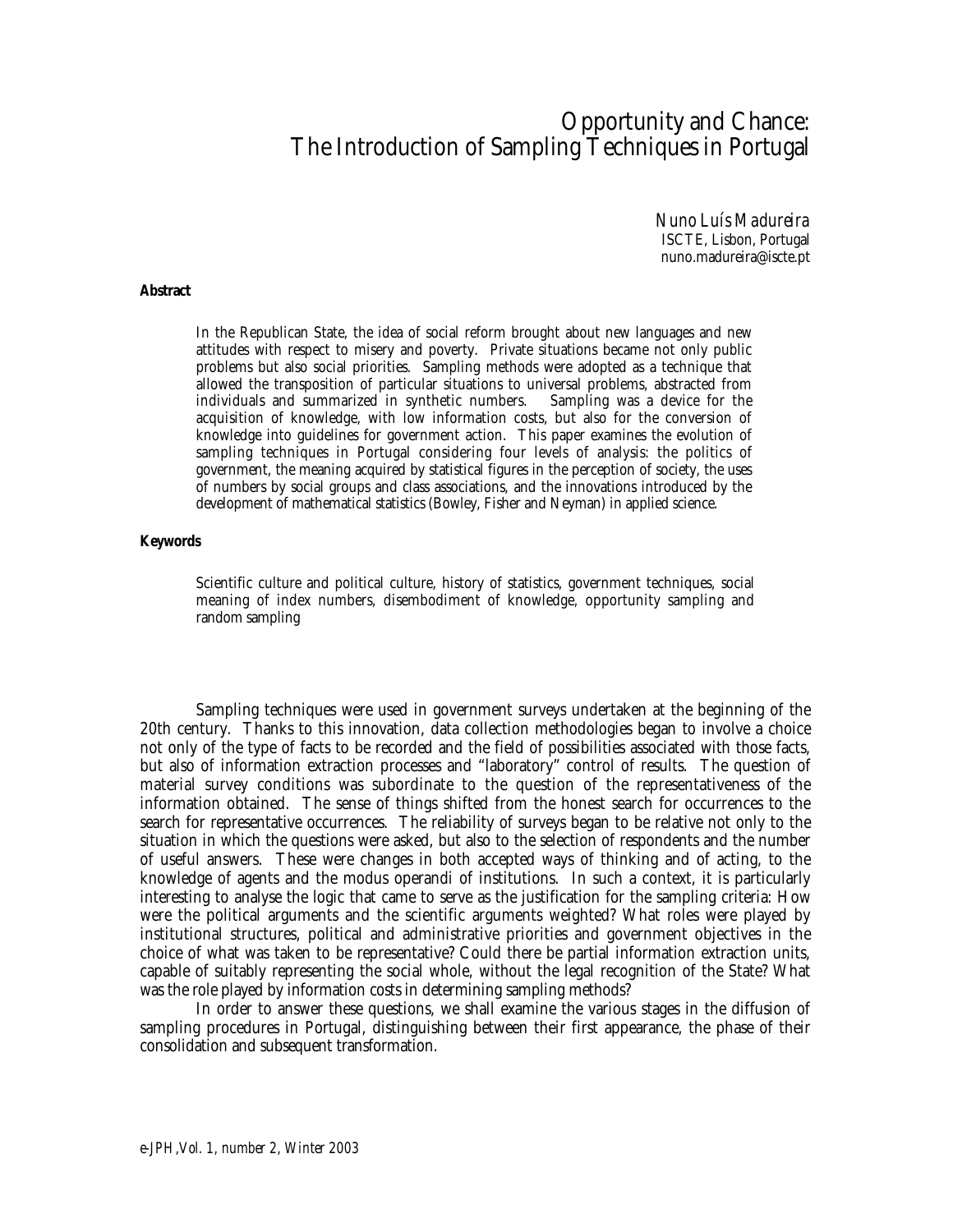## **Social Reform and Single Numbers**

In March 1916, Germany's official declaration of war brought an end to the uncertainties of diplomacy and made it necessary for the Portuguese government to prepare for war in terms of its own logistical apparatus, as well as ensure social support. With the formation of the "Sacred Union" government, Afonso Costa and António José de Almeida sought to cement together a social block that was capable of guaranteeing stability for the country's participation in the First World War and reserving a place for Portugal at future peace negotiations. The "national" strategy did not, however, heal the wounds that had been opened earlier, and the government remained under fire from the unionist right, independent republicans, radical monarchist sectors and anarchist militants. Whilst a contingent of troops was being prepared for Flanders at Tancos, the working classes unfurled their anti-war banners and came out onto the streets to denounce the policy of using them as "cannon fodder," and to underline the class nature of the conflict. In an attempt to obtain the greatest possible consensus and to maximise social peace, Evolutionists and Democrats proposed the creation of a Ministry of Labour with clearly defined functions: to look after the food provisions for the poor, to deepen the charitable support provided to the more needy, and to guard against strikes. The government social welfare institutions were to serve as a buffer against difficulties, as well as set up a basic network of protection under the supervision of the government.

António Maria Lisboa, a leading figure in the Democratic Party, a mason and a member of the Carbonária, was called upon to coordinate the new ministry. The Ministry of Labour therefore had a reputation as one of the more left-wing sectors sectors of the government, a tradition that was to be maintained in the future.<sup>1</sup> Besides guaranteeing the capacity of the Ministry to engage in dialogue with the militant radical workers, by virtue of his links with the Carbonária, António Maria Lisboa brought to the post the experience that he had previously accumulated in the civil service, in his capacity as the interim director of statistics and director general of the Post Office.

The economic and social crisis dictated priorities. The Ministry of Labour rapidly became a benchmark organisation in the collection of information about prices and mutual aid societies, supplanting the practices of social assistance engaged in by the Directorate-General of Trade and Industry. A new phase began to take shape in the contextualisation of the working class. The use of statistics for prevention and control gave way to more sophisticated techniques of planning, forecasting and calculation. The aim was no longer to disseminate norms and check patterns, but instead to allocate resources. "The work of the State is not to provide assistance, but to take providence," (Boletim da Previdência Social 1919: 376) said Andrade de Saraiva to his peers at the Ministry of Labour. The legacy of sociological paternalism lost its utility in light of the new challenges being placed before the "Modern State," making it responsible for managing the social question in a situation of crisis. In the same way, local surveys ceased to be of interest, for what mattered were national solutions.

In no other contemporary institution did there exist such close ties between the task of collecting information and legislative responsibility. The imbuing of knowledge into action presented new challenges to techniques of analysis: calculation became an instrument of governance with short-term [immediate?] effects. Reforms such as the compulsory social insurance payments of 1919 sought to attack the structural causes of the precariousness of the working classes, pledging the State to seeking to achieve joint solutions. The change from conceptions of social assistance to conceptions of social welfare brought with it major alterations in the object of study and in statistical methods, and raised new mathematical problems.

A carefully combined response to social problems was only possible by considering national figures. There had to be an idea of the mortality rate and the average salary to be able to minimally forecast the mathematical reserve of invalidity and old age pensions and the corresponding deduction

 $\overline{a}$ 

 $^{\rm 1}$  António Maria Lisboa remained Minister of Labour from March 1916 to April 1917. He was replaced by the horticulturist Lima Basto, the former Mayor of Lisbon. With the revolution led by Major Sidónio Pais in December 1917, Major José Feliciano Costa Júnior, a member of the military Revolutionary Junta, occupied the post. The Unionist and mason, Manuel Forbes de Bessa, in turn, replaced him in March 1918.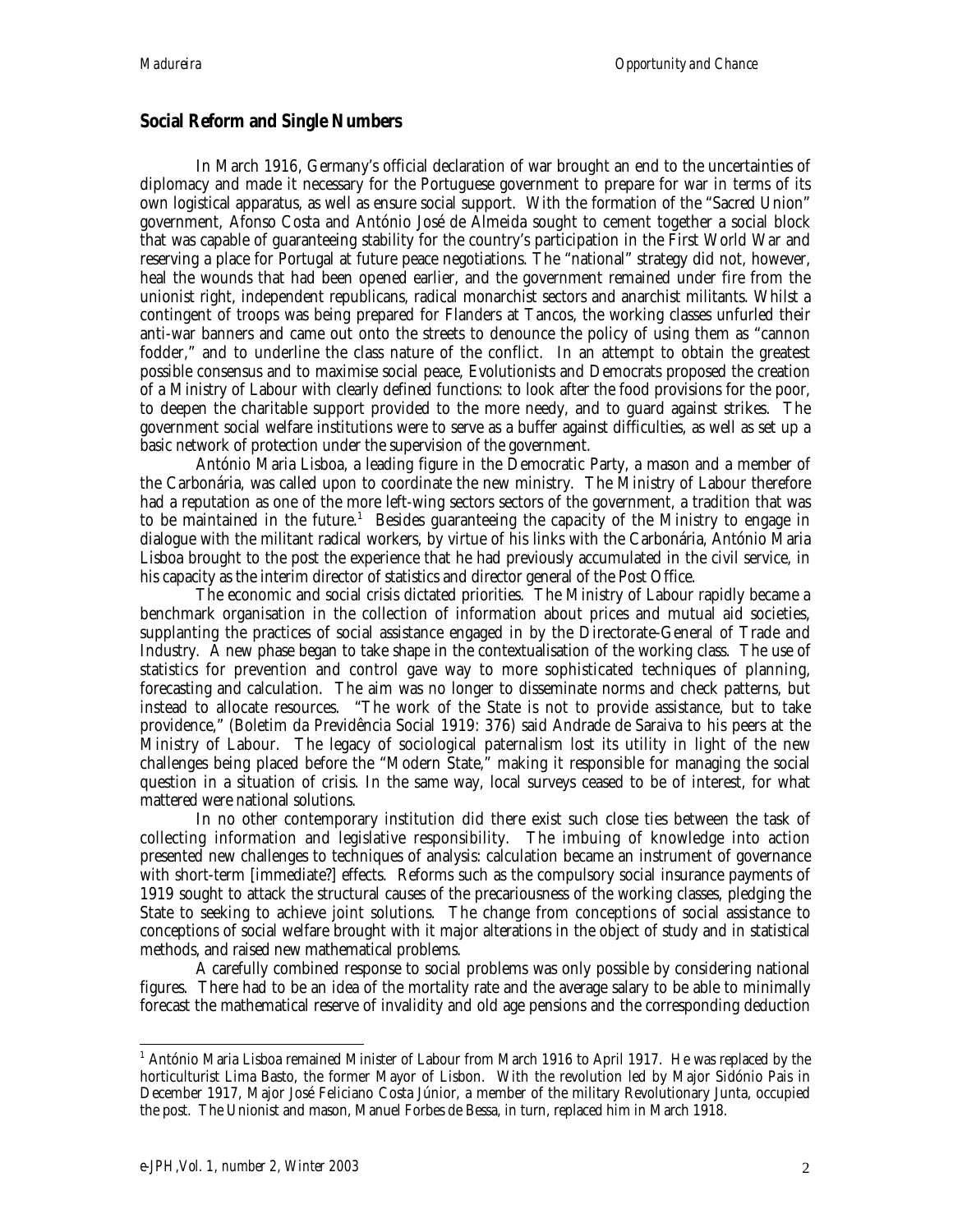rates. The change in the language and objectives of social policies required the transposition of statistics to another level of abstraction and synthesis. The other side of the coin was that the monographic study lost its immediate relevance. Increasing the knowledge of a community or a region was only of interest in order to draw conclusions that covered a larger area. Government activity was now conducted through summarised numbers and not through private networks of social interaction, as had previously happened with the Directorate-General of Trade and Industry. In this way, the community ceased to be the real object of study, and became a miniaturised universe, for what mattered was extracting data for normative calculation from limited series of observations. New questions were therefore raised at the methodological level: How to move from the particular to the general? What was the representativeness of the cases considered? What was the relationship between the parts and the whole? Under the scope of the Ministry of Labour's reformist policy, case studies gave rise to sampling studies.

With these techniques, a short cut was introduced in terms of the diversity of records, and greater economy was introduced into statistical procedures with a view to the calculation of summarised numbers. This need was felt even more deeply when civil servants had to forecast the consequences of the reforms and anticipate valid solutions for the whole country. Planning and prospective calculation were used to steer the services towards low-cost methodologies capable of revealing single numbers. Statistics were integrated into the recursive circuit of the action and the consequences of the action: decisions had to be justified; results of decisions had to be gauged.

The term "single numbers" is used to designate the statistical indicators that summarise quantitative data into one single value by means of a criterion of classification, a criterion for the aggregation of data or a ratio between variables. This definition is explicitly comprehensive and includes everything from arithmetical averages to more complex indicators such as the estimates of a country's Gross Domestic Product. The underlying methodology of calculation is here so important because of the social use that is given to these indicators. What characterises single numbers is precisely the fact that the values can be highlighted from amongst the concrete mathematical operations that gave rise to them and can be used as "things" that have their own intrinsic value, which circulate and create areas of objectivity. The initiative shown by State institutions in creating single numbers therefore ends up having collateral repercussions throughout society, since the strict aim of ensuring the governability of a given sector is rapidly overtaken by decentralised processes for the appropriation of information. These processes reinvent the function of indicators, as these are applied in different areas from those originally envisaged. Once they have been made public, single numbers begin to structure social interactions, for they make it possible to anticipate information about the actions of others.<sup>2</sup> The publication of a consumer price index, for example, by reducing the universe of possibilities and concentrating attention on a given value, changes an individual's expectations not only in relation to himself, but also in relation to the possible strategies of other agents, companies and the State.

### **The Introduction of Sampling Techniques**

The question of the increase in the cost of living became one of the main themes of the working-class movement in the period of the First Republic. From 1913 onwards, the protests of class associations, and particularly of those that were influenced by the socialist movement, became much more aggressive. In Lisbon, a Trade Union Central Committee was formed with the aim of making propaganda against the high cost of living and encouraging the creation of local committees. Newspapers such as the *Voz do Povo* launched a campaign arguing that prices had doubled while salaries remained stationary.

 $\overline{a}$  $^{\text{2}}$  This explanation in terms of decentralized information effects is not incompatible with the explanation in terms of governmentalization of politics advanced by Rose Nikolas (1991). Governing by numbers: figuring out democracy. *Accounting Organizations and society*, 16 (7): 673-692.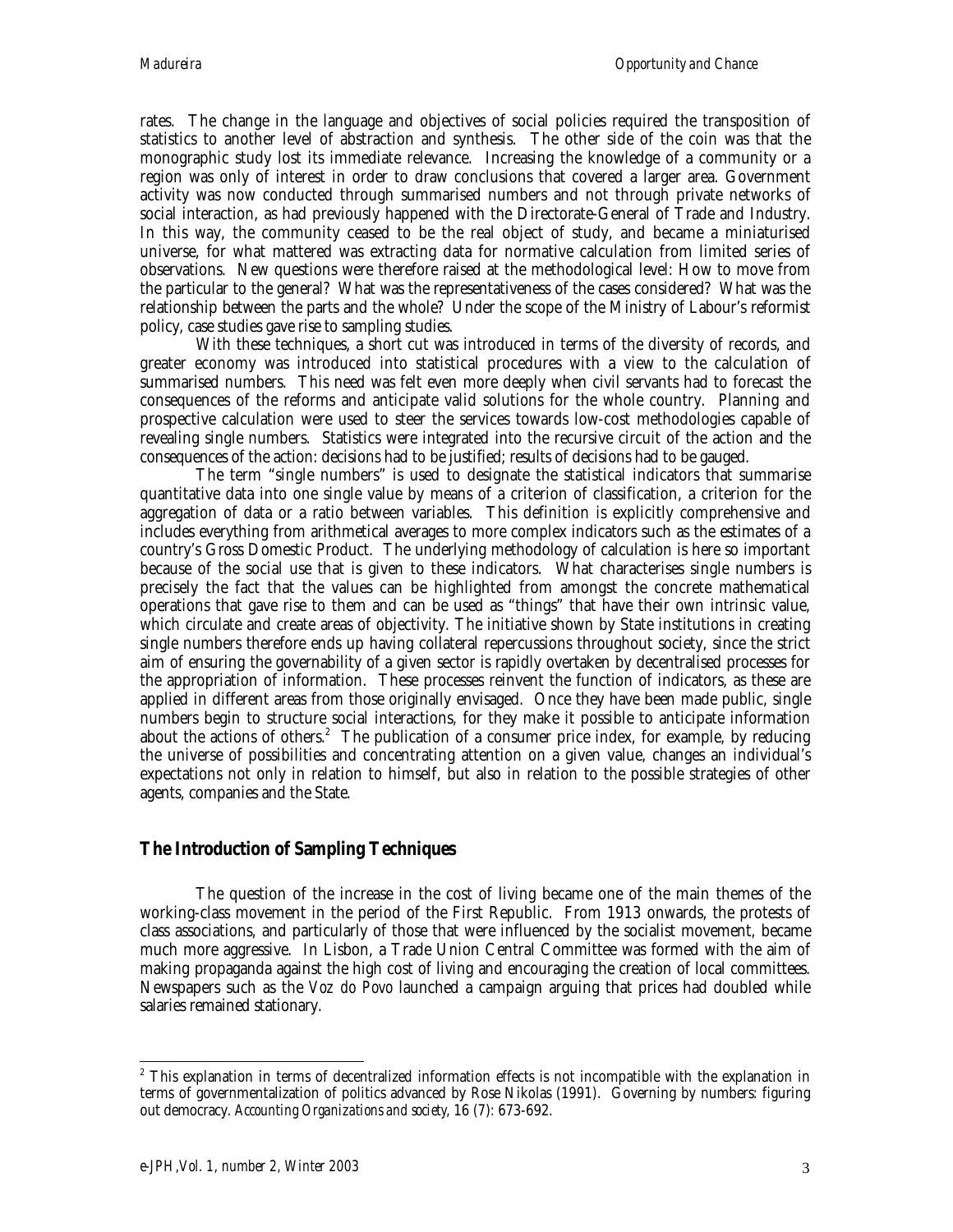Until then, the price of bread had been considered the main measure of the people's standard of living. With the increase in national income in the second half of the 19th century (a growth in the national product at a rate of 0.6% per year), the elasticities of demand changed and the range of food products was diversified. Rice, potatoes, beans, dried cod, fresh fish, *chouriço* and bacon, butter, sugar, soap, coal and oil began to represent a very significant share of the household budgets of working-class families and began to be widely advertised at grocer's shops, which sought to attract customers with attractive prices (Costa Junior 1917:195-199; Quintas 1988). In order to gain a more complete knowledge of the situation of the working class, it was necessary to establish a benchmark for the 20th century that was equivalent to that provided by bread for the 18th and 19th centuries. It was not enough to know the price of the different commodities, since it was not possible to draw any safe conclusions from these: what was needed was a single number that represented a synthesis of the evolution of the cost of living. The first author to attempt to represent the aggregate change in prices was Albino Vieira da Rocha, who resorted to the values of imported and exported goods, just as these were set out in the Trade Balances, in order to produce a single index based on different "proportions" of 38 commodities that entered into commercial trade (1913) (Rocha 1913). Using this methodology, it was confirmed that inflation had risen 20% since the beginning of the century. However, the impact that prices of imported and exported goods had on the shopping basket of household budgets remained to be explained: the statistical measurement related to goods included in the trade balance did not have sociological content.

With the disgraceful situation of the First World War, the problem of provisions once again encouraged discussion of the social question of the cost of living. The normal supply circuits experienced a serious crisis. There were wholesalers who took advantage of the circumstances to hoard products and in some cases it was even necessary to resort to the services of the army bakehouse to ensure the supply of bread at reasonable prices. The difficulties were exacerbated by the fall in national production, and the shortage of energy products and imported raw materials, which pushed prices upwards. This trend grew worse from 1916 onwards. At the recently created Ministry of Labour, the Economic Defence Department took on the task of combating speculation and the shortage of essential goods. As early as 1917, information began to be collected about the prices of commodities in the various districts of mainland Portugal. Influenced by the developments of the English statistics published by the Board of Trade and by the Australian survey, *Expenditure on living in Australia,* Aquino da Costa Júnior, the head of the Economic Defence Department at the Ministry of Labour, set to work constructing the first weighted cost of living index in Portugal. Transferred to the Ministry of Labour from the Directorate-General of Trade and Industry, this engineer combined his new position with his work as a mathematics lecturer at the Lisbon Science Faculty, where he was the most qualified statistical analyst.

How did the workers spend their salaries? This was the first problem to be investigated. Quite simply, the question was more complicated than it seemed. Consumption depends on disposable income and consequently on the worker's income level. However, it also depends on the household structure, the person's stage in the life cycle, the traditions of the region's material culture and its eating habits. In contemporary language, this complexity is captured by the multivariate analysis model, saying that the household structure, region and income level are variables that help to explain the behaviour of the dependent variable of consumption. Aquino da Costa Júnior felt the need to make the relationship between these components explicit, because he was not thinking of surveying all the households in the country. Instead, he wished to gather a significant sample of the working-class population. Now, if there were no control of sampling, there would be a danger that the conclusions might be distorted: just think, for example, what would happen if the data collected were to over-represent the proportion of families at advanced stages of the life cycle and if their children, by contributing to the household budget, were to push disposable income and consumption up to values above the mean for the population: "in order for the budgets of the working classes to be properly appreciated, we must take into account the relationship existing between their income and the number of children who work and do not work, without which apparently unreasonable conclusions might be drawn"(Costa Junior 1917:108).

Although the idea of delineating smaller sectors for observation was not new, discussing the social and demographic composition of a sample was an important scientific step in Portuguese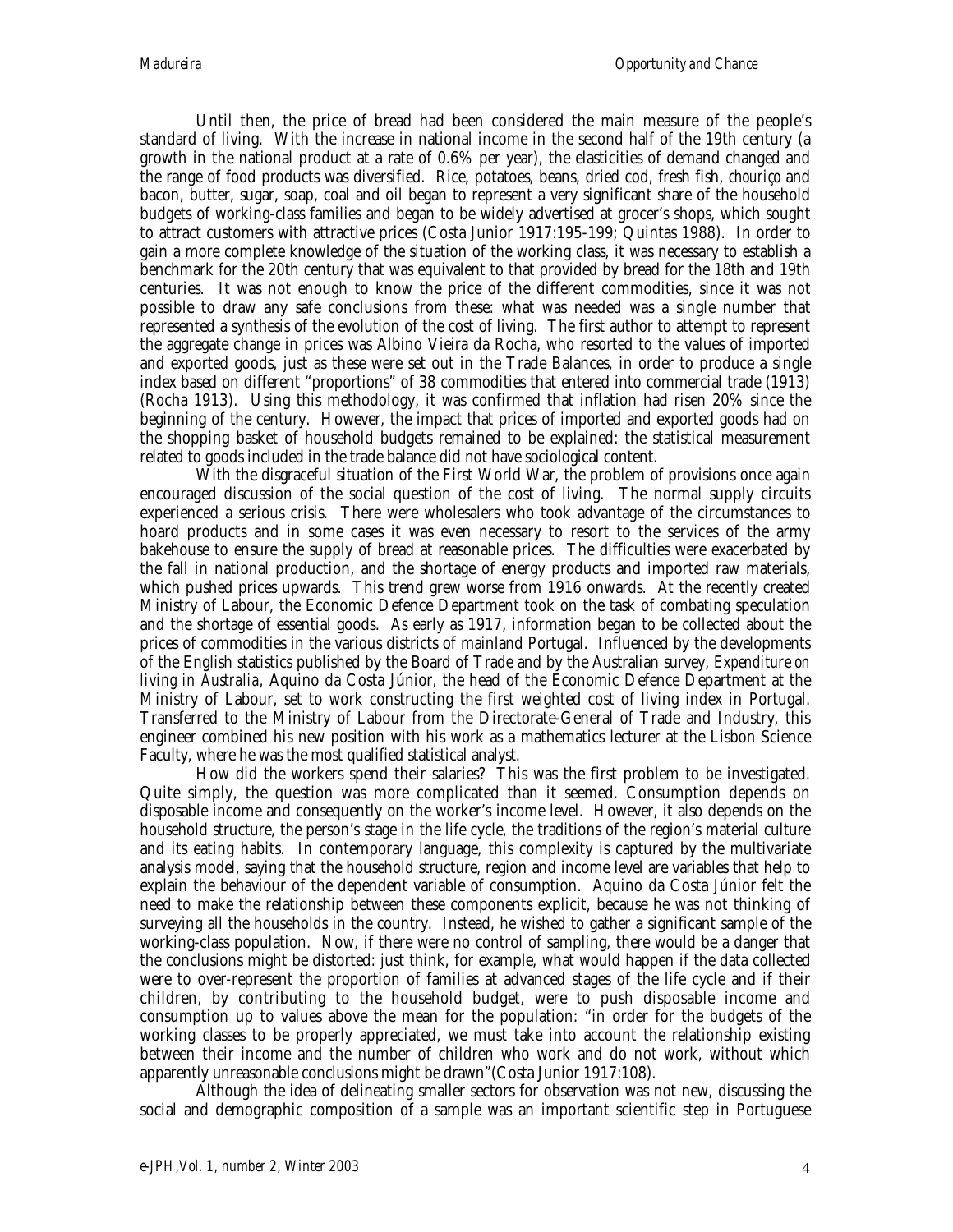statistics.<sup>3</sup> Thanks to this methodology, the doors were opened to low-cost data collection and selection processes, replacing interminable counts through laboratory modelling and through the mathematical analysis of the relationship between the estimates of the sample and the parameters of the population as a whole. Unfortunately, the initiative did not enjoy any continuity and the recourse to sampling procedures remained relatively unaltered in until the 1940s.

Aquino da Costa Júnior began by sending 7500 questionnaires to 350 of the country's class associations. In the accompanying circular letter, he considered the fact that science was the best possible ally of the working class, a view that clearly revealed his positive belief in the role of knowledge in transforming society: "Social science abroad has taken its researches to the point of determining man's economic value, establishing the equation between *what* his sustenance requires and *what* his work produces. This remarkable work of economic speculation, which has benefited from the help of the class associations, is responsible for most of the conquests achieved by the working classes in their claims, based on a greater equity in the relationship between capital and labour" (Costa Junior 1917:103).

Only 756 answers were received, a part of them being incorrectly filled in, and a new request had to be made, this time being issued through the local administrators. When it finally proved possible to amass a reasonable volume of surveys, he moved on to the next phase. The methodology presented by Costa Júnior was based on intuitive elements, without his putting forward any theoretical arguments to support them. The lack of any more profound justifications was probably due to the fact that the author followed in the footsteps of the mega-survey undertaken by the Board of Trade in 1906, which represented the first survey of household budgets amongst the working classes, simultaneously undertaken by various European nations. The consultation of this source of authority gave scientific credibility and legitimacy to the comparison of results in international statistics, curtailing the discussion of sampling techniques. The nub of the argument was centred on one single feature: showing that there were no spurious elements and that all social factors that might influence the results were subject to prior control.

A set of cross tables shows the distribution of the frequencies of household types by income classes, the number of children by income classes, and average income by region. Checking the reliability of these figures as a whole consists of showing that, if we divide the answers to the questionnaire into sub-samples, each of which is structured according to mutually exclusive criteria, we will obtain new distributions that are reasonably similar amongst themselves. In other words, the distribution of income classes does not significantly change when we consider families with fewer than 4 persons and families with 4 or more persons (Graph 1). It can therefore be deduced that this factor does not have any spurious influence on the results of household consumption.

An intuitive methodology was followed, without any mathematical confirmation of the conclusions and without any explicit formulation of the statistical hypotheses. However, even at this intuitive level, there are two ways of looking at things:

One is to consider the fundamental element of distinction to be the mean of the distributions. Not only is the mean an appropriate statistical indicator for filtering the random variations of social facts and showing their regularities, but the symmetrical nature of the (normal) distribution means that the deviations in one direction or the other cancel themselves out. On the other hand, in large aggregates, the concentration of frequencies around average values has a profound epistemic meaning, for it reveals that there are constant causes guaranteeing the stability of data. Conversely, any instability or difference between mean values proves that the aggregates are affected by different causes. Such a conceptualisation was the starting point for the notion of the "average man" developed by the French mathematician Jacques Quetelet (Hald 1998: 586-598). Now, as the two sub-samples of the survey undertaken by the Ministry of Labour present a household income distribution centred more or less on the same average values, decreasing thereafter

 3 Aquino da Costa Júnior was the first author to discuss this problem when applied to economic and social areas. A first scientific introduction to the theory of sampling probability was, however, provided in a footnote by Luiz Feliciano Marrecas Ferreira, with the author making use of the methodologies developed by the mathematicians Laplace and Jacques Bernouilli. Marrecas Ferreira, Luiz Feliciano (1886). *Estudo sobre Montepios*, Lisbon:Tipografia da Viúva Sousa Neves: 9.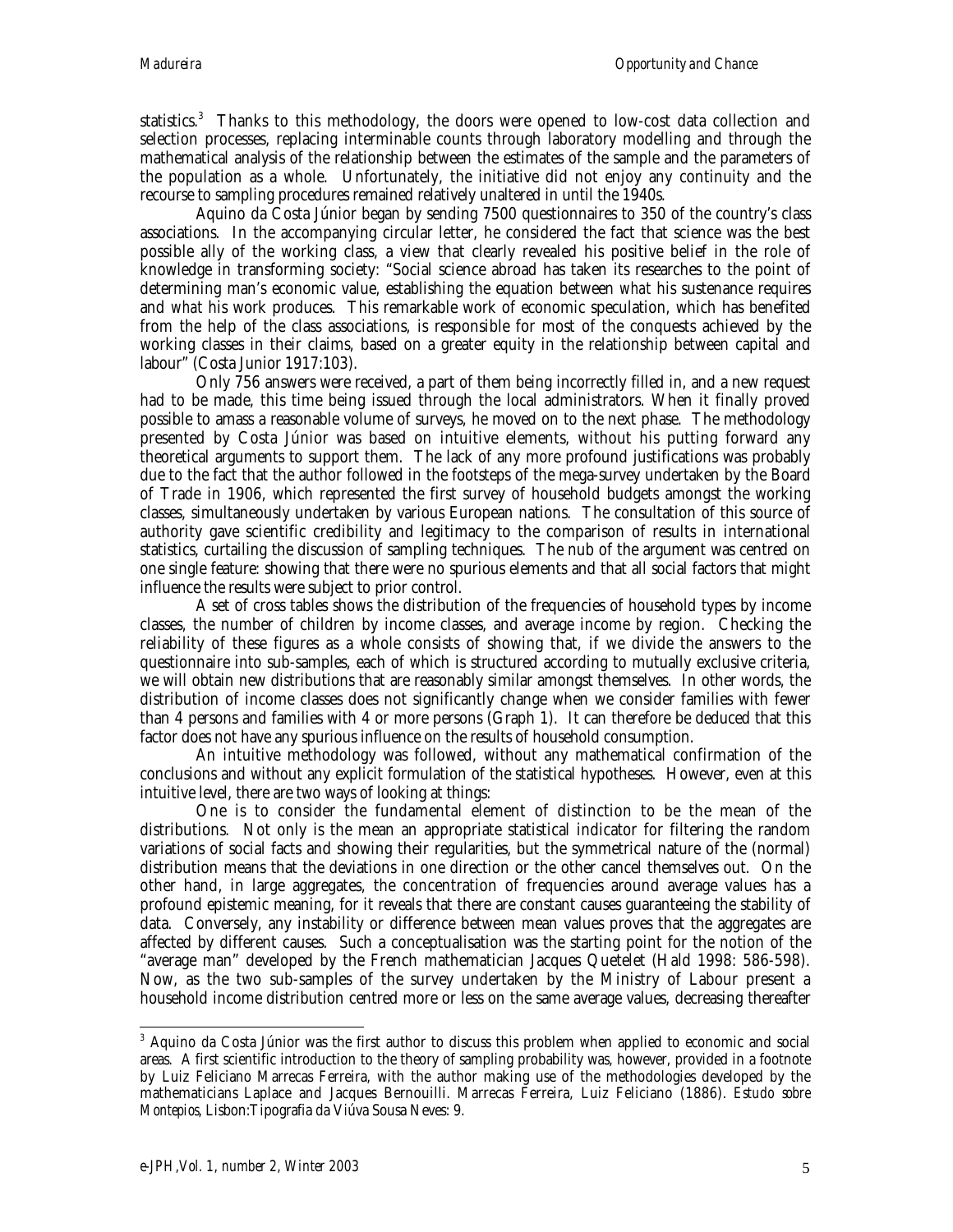at the extreme values, it seems legitimate to conclude that they are similar. The similarity of the more frequent values in both sub-samples therefore functions as proof of the fact that there are no causes influencing one sample without also influencing the other. Our eyes are directed towards the fact that most people were situated in the income classes between 3\$00 and 5\$00 escudos*,* both in the sub-group of families with more than 4 members and in the sub-group of families with 4 members or fewer.

#### **Graph 1**

Classification of working-class families according to their average family income

2.1. Families with fewer than 4 members 2.2. Families with 4 or more members





But there is another way of looking at the problem. The fundamental element of distinction between the two sub-samples is not the mean but the variation around the mean. The possibility of the distribution of the frequencies not having a symmetrical shape and therefore of the mean not representing the best estimate of the expected value is theoretically contemplated. Other parameters are needed that are capable of showing the variation at different moments of the distribution, both to the left and to the right. In the actual case under analysis here, the prospect of change directs our eyes towards the fact that the families "with 4 or more persons" show a distribution with a pronounced tail to the right, indicating that the larger households, probably those with children in active employment, have higher incomes. From this, it can be inferred that the two distributions are not exactly the same.

The succinct interpretation made by the Ministry of Labour did not suggest this latter hypothesis, and it was satisfied with the conclusion that there was a similarity in the distribution of incomes in different-sized families. $^4\;$  Underlying this was the idea that "representativeness" is given by the concentration of sociological groups around a certain mean. The sense of order, position and functional group is transmitted through the concentration of the distributions at central values.

 4 The statistical test for the differences of the means gives a result of –5.58, showing that there is a significant difference in the mean of the two distributions, which allows us to conclude that family size is effectively related to the variable of household disposable income, contrary to the view expressed by the Ministry of Labour.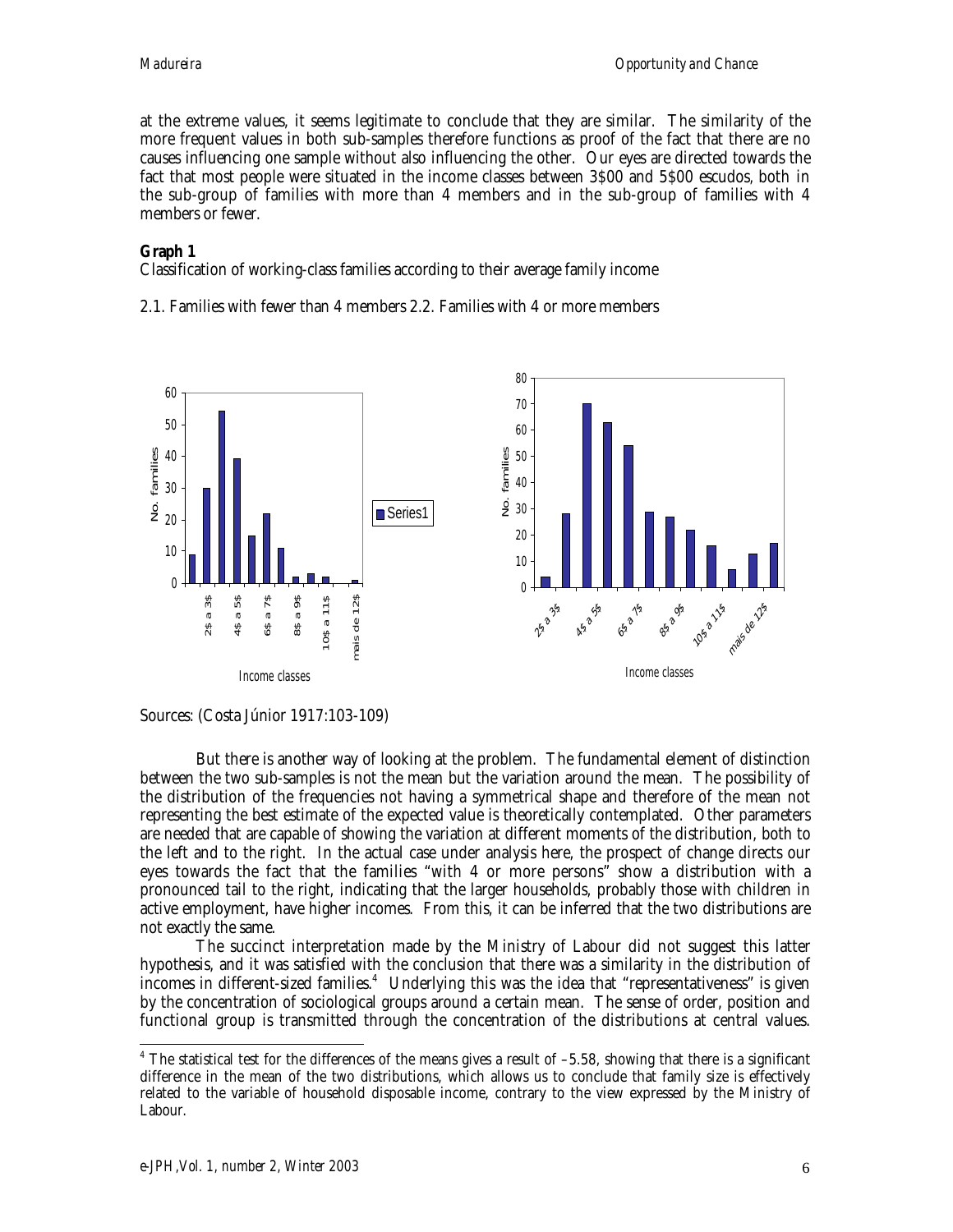Historically, this view was closer to Quetelet's Average Man theory, from the first half of the 19th century, than to the English biometry movement, from the end of the 19th century. This included the new discoveries of anthropometry and mathematical biology made by Galton, Pearson, Weldon and other authors, who centred their attention on the variability of individual cases and on ideas of variance, correlation and regression. $^5\,$  The priority given to the study of groups, summarised by their mean, gave way to the analysis of the distribution of individuals and their comparative difference.

The idea of using what is known about the population as a whole in order to select small samples that represent the diversity of characteristics of the whole group only began to be noted in the mid-1920s. A. Jensen, the director of the Danish Department of Statistics, made a decisive contribution towards testing this methodology and demonstrating its efficacy (Hald 1998: 290-291). Aquino da Costa Júnior's view naturally did not have anything to do with these techniques of intentional selection. There were other concepts involved: the population of the sample was not a randomly chosen object, but there was also no deliberately determined pattern. For this reason, it would be difficult to speak of the existence of criteria for the extraction of data. And this meant that the notion of "representativeness" had to be constructed *a posteriori*, as a justification for the volume of answers that it was possible to obtain within the survey. We are therefore faced with a sample of opportunity, where the reliability of what is represented depends on a judgement about its capacity for revealing the average traits of a population $^6$  without questioning the verisimilitude between the observations collected and the sector under analysis, between the sample and the population. The concept of a *sample of opportunity* thus describes the State's use of previously existing social groups and their recognition as suitable entities for building a sampling pool with low data collection costs.

In the international statistical world, the mathematician Arthur Bowley insists on criticising this type of survey, proposing a methodology for estimating "confidence intervals" for samplings. After the First World War, the question was firmly on the agenda. To counteract the proliferation of questionnaires, which lacked the formal mechanisms of standardisation and control, the International Statistical Institute approved a recommendation in 1925, in which it declared the need for finding a mathematical formulation for establishing the degree of accuracy of results, as well as providing an indication of its probability of error.<sup>7</sup>

In 1934, the mathematician Jerzy Neyman established a new paradigm for research in this area. Before an audience of specialists at the Royal Statistical Society, Neyman answered a fundamental question: how many observations must be collected for us to be able to replace the exhaustive analysis of the whole by the investigation of one of the parts. Thanks to this idea, statistical representativeness began to be gauged mathematically, subordinating the importance of sociological representativeness. The very concept of the confidence interval is also altered, ceasing to

 $\overline{a}$ 5 Astronomy and navigational sciences from the end of the 19th century, (Pedro José da Cunha, Wills de Araújo, Júlio Milheiro and others), followed by criminal anthropology and the eugenics movement from the 1920s, were the first scientific areas in Portugal to introduce the analysis of the dispersion of distributions (standard deviation and probable error). This representation corresponds in the human sciences to an attitude of distrust in relation to the realistic grouping of individuals into classes, justified by the sociological sense of the normal distribution of the categories around a central trend. The prospect of individual variation becomes important and calls into question the aprioristic coherence of statistical categories, this being one of the features of the criticism levelled at the biological determinism of Lombroso (evident in the works of Roberto Frias, Basílio Freire, José Joyce) and the distancing from the social elitism of Darwinism (evident in the works of António Azevedo Castelo Branco, Júlio de Matos, Magalhães Lemos). Madureira, Nuno Luís, 2003*.* A estatística do corpo: antropologia física e antropometria na alvorada do século XX*, Etnográfica*, VII(2):283- 303.

 $^6$  According to Desrosières, the 1906 survey of the Board of Trade, the benchmark for the Portuguese survey, as well as others of a similar nature undertaken in Europe at the beginning of the 20th century, were part of the mathematical theory of Quetelet's average man. On this subject, see Desrosières, Alain, (1998). *The Politics of* Large Numbers, Harvard: Harvard University Press (English translation).

 $7$  This recommendation by the International Statistical Institute resulted from the insistence of A. Jensen and the Professor of Statistics at the London School of Economics, A. Bowley, who at that time was the scientist most evidently concerned with defining the conditions for a probabilistic assessment of sampling error. Hald, Anders, *A History of Mathematical Statistics...*., op. cit. (1998): 291-294.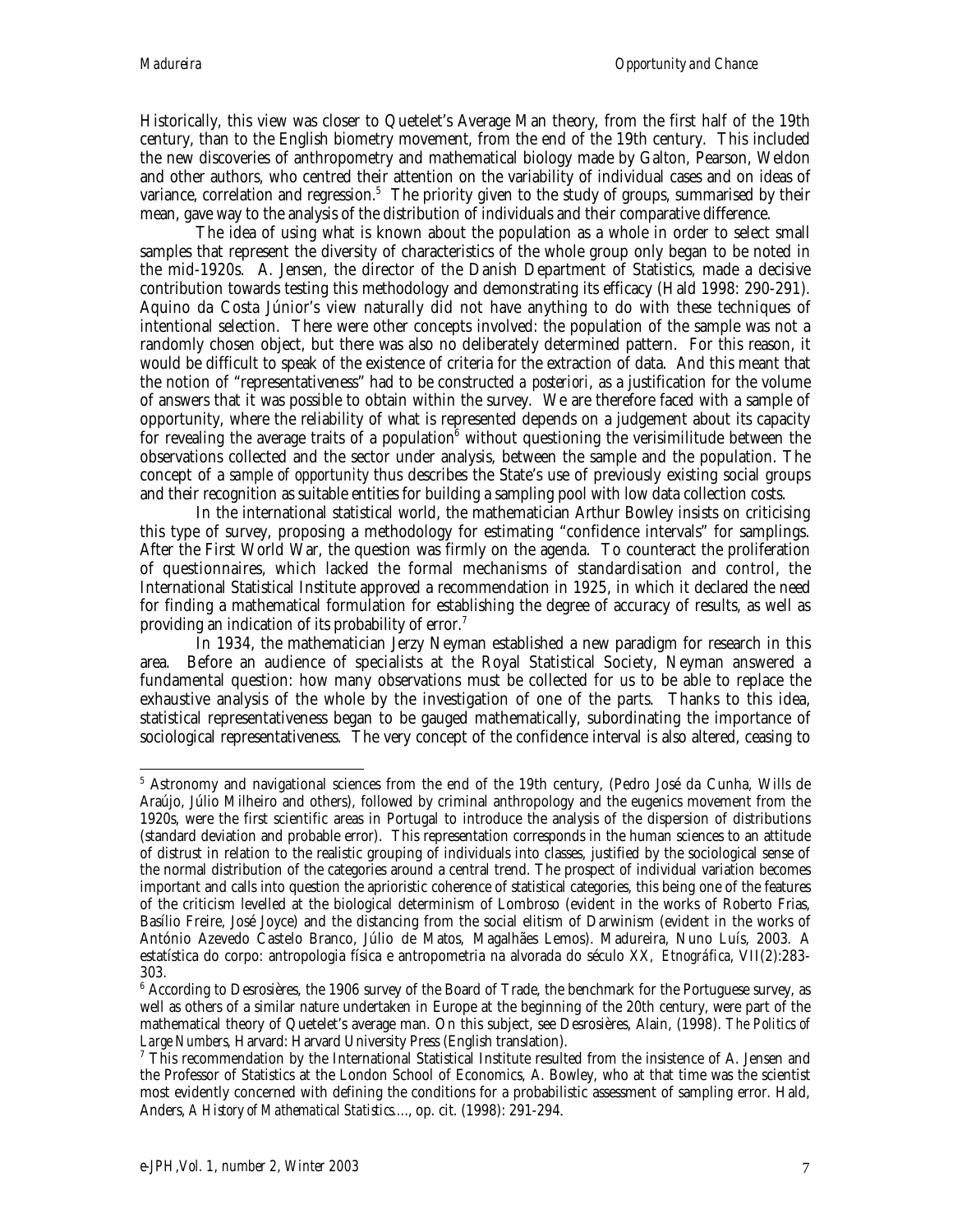be a result in order to become a flexible process, in which the researcher is called upon to intervene. The statistician becomes a decider for it is his responsibility to decide upon what would be the most suitable confidence interval: he can equally well choose an interval of 99.5% or one of 95%. The greater the level of confidence, the greater is the possibility of the real value of the parameter remaining within the intervals estimated by the sample.<sup>8</sup> This contribution provides theoretical support for the adoption of random sampling techniques, freeing administrative techniques from prejudices against the uncertainty of results in random choices.

In the survey undertaken by the Ministry of Labour in 1917 on the "Portuguese proletariat," the class associations and the ministry staff filtered the answers twice over: the associations because they were intermediaries in the choice of candidates; the ministry staff because it suppressed answers that were considered invalid or fanciful. Although the historical sources have not survived, it is legitimate to suspect that the less literate workers, those who had greater difficulties in calculating their consumption and those who were politically radical and refused to engage in any form of collaboration with the State (it should be remembered that we were at that time at the height of anarcho-syndicalist influence) did not contribute to the final results of the sample. Such circumstances profoundly changed the premises of random selection. If hypothetically we were to forget such a reality and took the sampling as a genuinely random act, Neyman's theory would allow us to conclude that the 538 valid questionnaires (0.4% of the industrial workers identified in the 1917 census) effectively guaranteed a good estimate. Faced with the parameters of the distribution and basing ourselves upon a confidence interval of 95%, it could even be said that it would be enough to have access to roughly half of the answers collected (292 questionnaires) in order to already be able to obtain satisfactory results.<sup>9</sup>

## **Technical Legitimacy and Political Legitimacy of the Price Index**

The next step in the construction of the index of the cost of living consisted in finding out how households managed their budgets. The quantities consumed were calculated on the basis of 52 weeks (1 year) and began to constitute what is now known in modern terms as the "consumer's shopping basket" (Table 2). From this reference, the index was calculated by multiplying the average prices for a given year by the respective average consumptions. Subsequently, the total expenditure of the shopping basket was added up and a weighted average was obtained that fixed in one single number the impact of the price changes on the life of families.

The publication of the first studies making use of the price index was a source of great pride for the staff at the Ministry of Labour. The satisfaction came from the fact that Portugal introduced this statistical innovation before other European nations, more particularly before Spain and Germany. Not everyone shared in this enthusiasm, however. The globalising expression "cost of living index" gave an idea that did not correspond to reality because many household expenses were not included in the "shopping basket." For technical reasons it was only possible for the Ministry of Labour to investigate the prices of food and the odd products used for hygiene and heating purposes.

Amongst the items omitted, clothing, linen and house rents were the most problematical, for they represented a considerable portion of household budgets (at least 25% according to the conclusions of the survey of workers' consumption habits). In other circumstances, perhaps this technical lapse would have gone unnoticed. In the agitated atmosphere of the First World War, the

 $\overline{a}$  $8$  "Note that to Neyman, the probability associated with the confidence interval was not the probability that we are correct. It was the frequency of correct statements that a statistician who uses this method will make in the long run. It says nothing about how accurate the current estimate is." Salzburg, David, (2001).*The Lady Tasting Tea. How Statistics Revolutionized Science in the Twentieth Century*, New York:W.H. Freeman and Company, 123.

 $^9$  A group of 292 surveys would make it possible to obtain a sample of working-class families with average incomes situated within a 95% range of confidence, in the interval between 8 - Z  $\alpha/\sim \sigma \sqrt{n}$  and 8 + Z  $\alpha/\sim \sigma \sqrt{n}$ and receiving 5\$69 and 5\$09, respectively. The average income of the survey of living conditions was 5\$39 per family per week.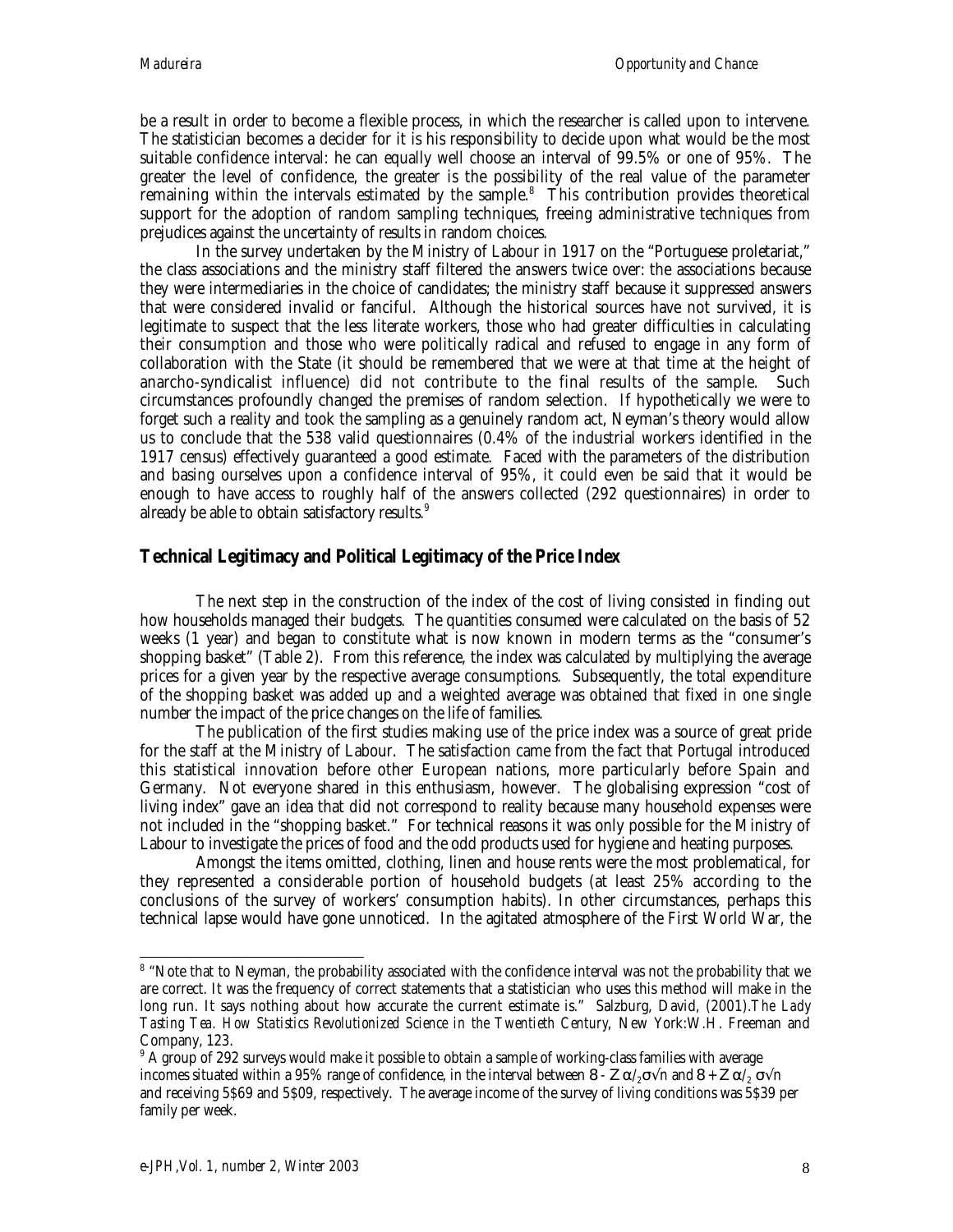deficient coverage of the index took on political overtones and became a subject of debate. Due to the shortage of essential commodities, the prices of food products and coal grew at a faster rate than all other types of goods and services. Furthermore, they were imperfectly measured by the official statistics, which did not capture the parallel evolution of the black market. The wave of robberies at grocer's shops and small trading establishments in the spring of 1917 was the most visible symptom of people's impatience with the bottlenecks in the market and the rising trend in prices. As the index only considered those essential goods where the effects of inflation were most severely felt, the official picture of the cost of living was higher than that which individuals experienced in their day-to-day life. If we further add to this factor a high level of social conflict, which continued until 1921 in the struggle for better salaries, in a defence of the 8-hour working day and in the fight against a reduction in work by the employers, then the ingredients were in place for the index to become part of the social unrest. An exaggerated measurement of the rise in the cost of living legitimised the workers' claims for an updating of their pay levels.

# **Table 2**

| Product           | Annual consumption   | Product      | Annual consumption   |
|-------------------|----------------------|--------------|----------------------|
|                   | of a 4-person family |              | of a 4-person family |
|                   |                      |              |                      |
| <b>Bread</b>      | 800 Kg               | Eggs         | 40 dozen             |
| <b>Potatoes</b>   | 250 Kg               | Sugar        | $50$ Kg              |
| <b>Beef</b>       | 90 Kg                | Lard         | $10$ Kg              |
| Lamb              | $20$ Kg              | Chouriço     | 12 Kg                |
| Rice              | 30 Kg                | <b>Bacon</b> | $12$ Kg              |
| Dried cod         | 30 Kg                | Wine         | 400 litres           |
| Olive-oil         | 40 litres            | Coke         | 250 Kg               |
| Coffee            | $12$ Kg              | Charcoal     | 250 Kg               |
| Beans + chickpeas | 150 litres           | Oil          | 50 litres            |
| Milk              | 180 litres           | Soap         | $100$ Kg             |
|                   |                      |              |                      |

Annual consumption of a working-class family (food, energy and hygiene) according to the 1917 survey

Sources: (Costa Júnior 1917:106)

Working class associations expressed their discontent by comparing the increase in salaries with the increase in the prices of bread, dried cod, meat and other foodstuffs, resorting to disaggregated prices to draw their own conclusions. Against such a line of reasoning, the employers were unable to counteract with a valid argument; they could not invoke the single numbers of the cost of living, nor even wave the flag of scientific objectivity. The mathematics of the Ministry of Labour coincided with the arithmetic of the workers' associations. Faced with the adversity of the numbers, all that was left was to lead this debate to those places behind the scenes in which technical discussion was the order of the day, and to criticise the lack of credibility of the cost of living index: "Unfortunately, our offices where statistics are kept are not equipped to formulate the necessary data for the appreciation of the nation's different forms of economic life (...) At this moment, the working classes wish to be given impracticable rewards for their work, and the impossibility of satisfying such demands cannot be opposed with sufficiently convincing arguments, because of the lack of statistical data on which such opposition would have to be based." This text appears on the opening page of the Commercial and Financial Bulletin (Boletim Comercial e Financeiro), distributed free of charge in banking and financial circles. The writer of the article concludes his argument by requesting the compilation of a truly representative price index: "not only is it necessary to deal with the problem of food, clothing and accommodation, but it is also necessary, in addition to such essential needs, to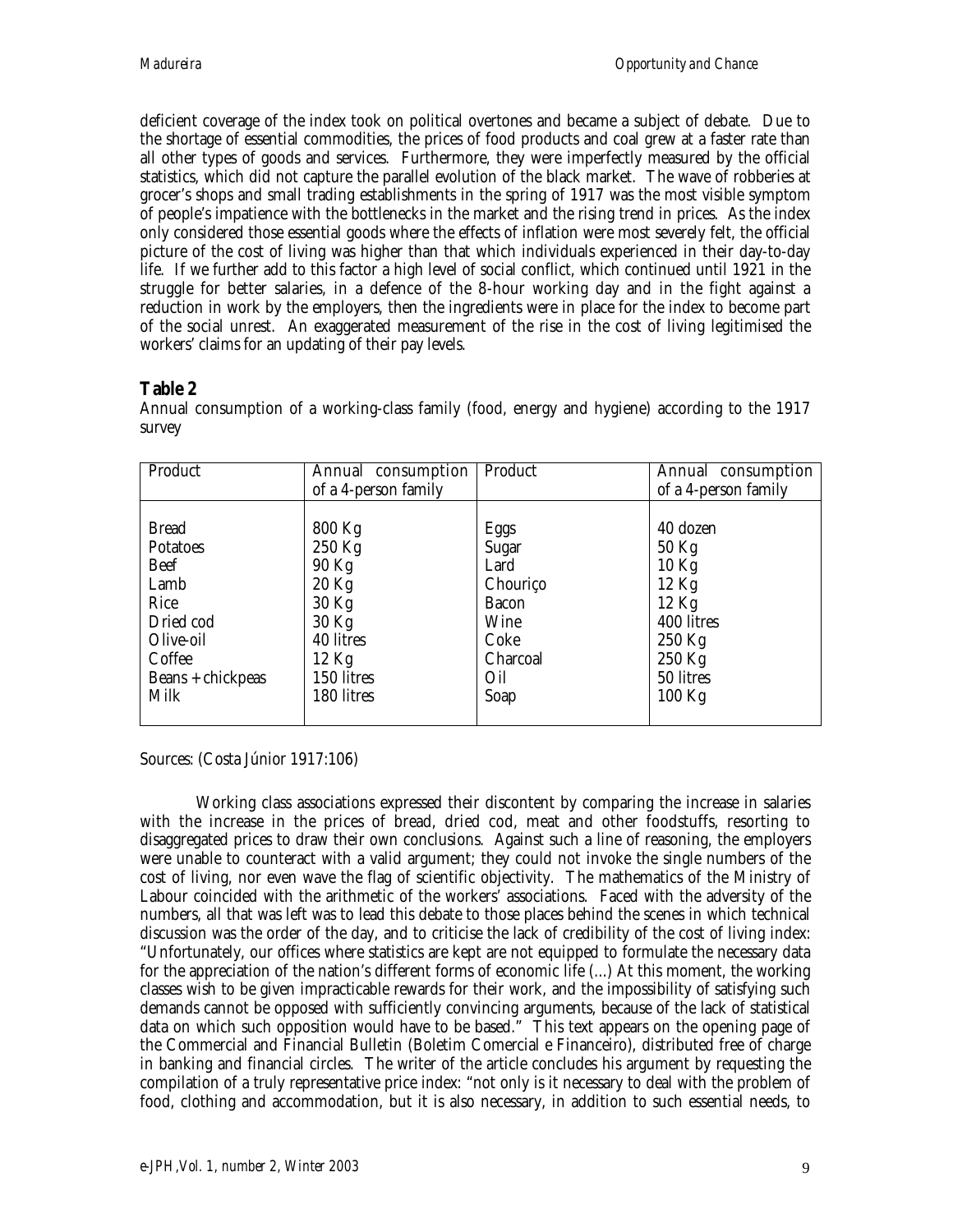pay attention to the habits of social solidarity, the organisation of education and health, aspects of a recreational nature and others" (Boletim Comercial e Financeiro, 1921). Through an ironical twist of fate, Aquino da Costa Júnior's visionary statement of science as the ally of most working-class "conquests" ends up being proven, although not in the sense envisaged by the author.

Against the background of galloping inflation, strikes and demonstrations for better salaries, and the snowball effect of the budget deficit, single numbers began to have strategic significance in the perception of the indicators of the economy and the State's behaviour. In five, or possibly six years, things had changed so rapidly that the economic agents needed reference anchors in order to be able to understand what was happening.

Comparing data from 1913 with data from 1919 or 1920 became a common practice in all reflections upon this matter: in this interval was to be found the unknown measure of the war's economically degenerative effects. Not only in Portugal, but throughout Europe, "index number mania" was invading the space of reflection, and the essayists came to use the aggregate information of these indicators as a platform for developing their ideas (Andrade 1925; Costa 1926; Valente undated).

This whole conjuncture gave a special impetus to the search for single numbers that were capable of reducing ambiguities and uncertainties. The cost of living index became highly relevant, for it was a tool that was already available to be used in measuring phenomena and in comparing them in order to establish a pattern. The trend towards extrapolation necessarily implied that the social meaning be decontextualised: what had previously been an instrument for helping the working class was transformed, by dint of circumstances, into a macroeconomic indicator that could be generalised and applied to the whole country. The cost of living of the working population was therefore transformed into an abstract rate of inflation. The first step was taken in 1922, when the Statistical Yearbook reproduced Aquino da Costa Júnior's work in order to make a comparative estimate of the evolution of prices in that year. The aggregate indicators were presented as prices for the country as a whole and no longer just as measurements approximating the standard of living of the workers. In other words, the social significance of the aggregation faded away (this social significance was represented by the value of q in the calculation of  $\Sigma$  pq, which describes the sum total of the prices weighted in accordance with the quantities consumed).

In 1929, the Monthly Statistical Bulletin (Boletim Mensal de Estatística) issued by the National Statistical Institute continued with the initiative, updating all the information of the Ministry of Labour and establishing the prices of July 1914 as the 100 base of the index. During the period of the New State (Estado Novo), this indicator became the official one. The State formed by Salazar appropriated the republican initiative, stripping it of its social ideas and converting it into a technical device. Such a disembodiment of knowledge implies that the conclusions that were strictly valid in terms of sampling were later extended to cover the whole population.

The first attempts made by the regime to modernise the coefficients for the weighting of consumption were unsuccessful. In an attempt to solve the problem, the National Statistical Institute ended up resorting to the survey carried out by the Directorate-General of Health in 1937 in order to obtain data about household budgets. Once the index had been reformulated, the advances made in the coverage of expenditure were minimal and there continued to be only 21 items estimated in the shopping basket. The discourse was therefore prudent and cautious. To avoid falling into the controversies experienced by the former Ministry of Labour, it was stated that the country did not have a real cost of living index, but rather a "weighted index number of the cost of food and some articles of domestic consumption" (INE; 1940).

But not everything had to do with technical difficulties. Some products escaped the nets used for the collection of information simply because the informality of transactions did not allow for any standardisation of characteristics or comparison of prices. The selling of fruit and vegetables on farms, in the street, at temporary markets and stalls, based on the value of each unit, the circumstances of the moment and the general appearance of the customer, fell under this category. Obviously, where the economic rules of trade allowed themselves to be imbued with other factors, the analysis of prices was more complicated. In these first indexes, there was clearly some difficulty in capturing the evolution of perishable seasonal products such as vegetables and of those that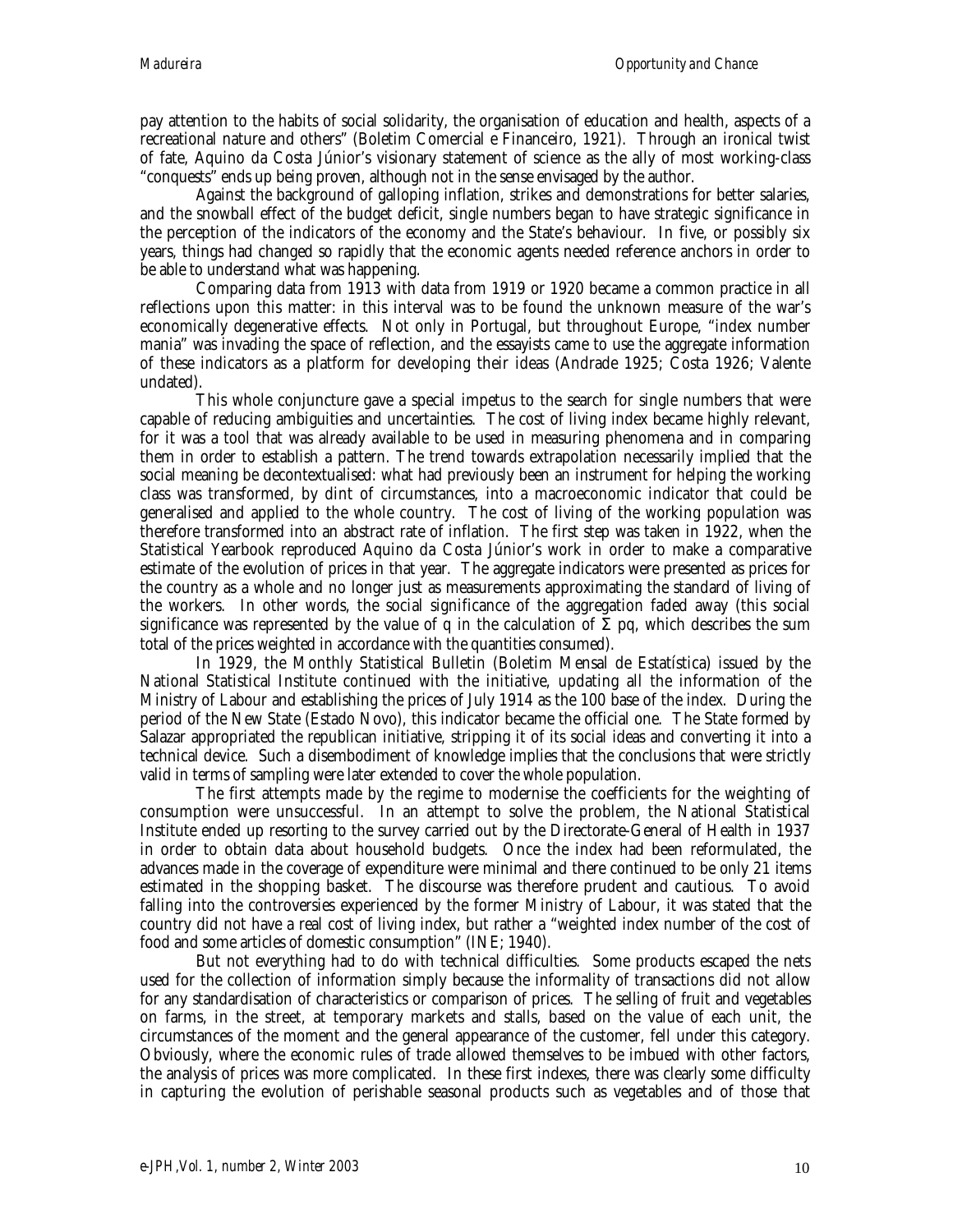appeared on an irregular basis, such as fresh fish. The very size and scale of market relations limited the possibilities of statistics.

The main novelty in the updating of the index undertaken in 1938 was the appearance at such an early stage of an official mathematical notation of the formula proposed by the mathematician Laspeyres (1871).<sup>10</sup> The price index of the Laspeyres type is still in use today in Portugal and in the other countries of the European Union,<sup>11</sup> and shows the variation in the cost of a shopping basket of articles in the current period (1), by comparison with the same shopping basket in the base period (0):

n  
\n
$$
\Sigma p_{i1} q_{i0}
$$
\n
$$
i=1
$$
\nL = 
$$
\frac{n}{\Sigma p_{i0} q_{i0}}
$$
\n
$$
i=1
$$

According to the economists Solow and Temin (Solow and Temin 1978:8), the Laspeyres index has an effect similar to that of a man who, on the basis of today's information, goes to bed trying to imagine what tomorrow's prices will be like. It is easily understood that the great disadvantage of this statistical indicator is that it does not accompany the trends of consumers when they choose to buy new products whenever there are advantages in replacing one good with another.

The statistics relating to inflation changed very radically after the Second World War. The age of radio advertisements, restaurants, entertainments, detergents, electricity, electrical household appliances and medicine substantially altered the consumption routines of the urban classes. Changes were now occurring at a much faster pace. From 1941 onwards, the Bank of Portugal also began to publish a price index on a regular basis, and in 1948 the National Statistical Institute finally presented a general consumer price index.

A substantial improvement was immediately noted in the coverage of the whole spectrum of household expenditure, particularly in the category of services that had been undervalued until then. Furthermore, the index now included those novelties that had caused such a stir in modern life: football and other entertainments, electricity, restaurants and cafés, personal hygiene, home furnishings and a fair sample of expenditure on clothing and footwear (12 items for men and 19 items for women). The main advance in this area, however, had to do with the inclusion of the price series of house rents, whose absence from earlier statistics called into question their reliability. Altogether, each month between 198 and 251 prices of goods and services were collected, five times more than previously, and a fairly up-to-date number if we consider that the Consumer Price Index for 1976 grouped together similar information (256 items excluding rents). The new advances made in statistical credibility only occurred during the 1980s, when the database increased to a total of 524 items (1983 Index) and then to 577 items (1991 Index).

Despite the post-war improvements, the fact of the matter is that the use of the sampling of the survey as the basis for the construction of the coefficients for the weighting of the index was far from able to represent the multiform reality of household expenditure in the different Portuguese

$$
L = \frac{100 \Sigma pq}{}
$$

 $\overline{a}$ 

$$
\frac{1}{\sum PQ}
$$

<sup>&</sup>lt;sup>10</sup> In the Monthly Statistical Bulletin of the Directorate-General for Statistics, INE, (1929) 3, a version had already been presented of the Laspeyres index with an early notation that used a capital "P" to indicate the current year's prices and a small "p" to refer to the prices of the base year:

<sup>&</sup>lt;sup>11</sup> France and the United Kingdom used variants of chain indexes of the Laspeyres index to account for the permanent updating of consumer behaviour.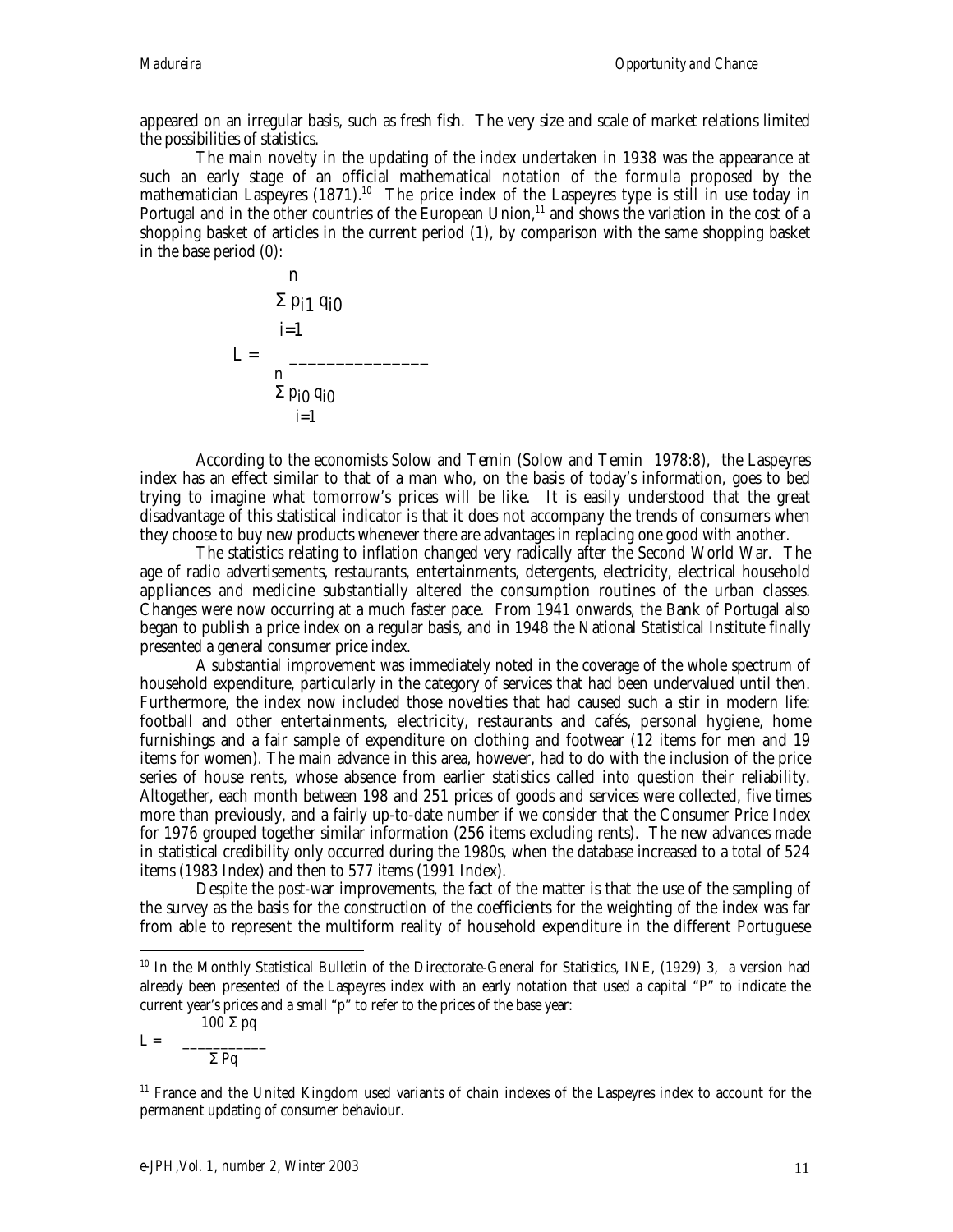regions. The 56,215 individuals consulted in June 1948 were more a reflection of the "population of the regime" than the population of the country. The sampling criteria were drawn up from the corporate structure, using "official" trade unions, based in Lisbon, as their channel for the conveying of information. The overlapping between government and State, together with the centralism of capital, was able to produce scientific magic: a sample of 2.5% of the workers of each trade union in Lisbon ended up being representative of the country's socio-professional universe. The reasons for the survey were grounded in the regime, serving simultaneously as official procedure, a legitimising demonstration and a motivating narrative.

### **Sampling Probability and Theory**

Opportunity samples have the function of legitimising the mechanisms of representativeness created by the regime: political groups become statistically relevant groups, for it is in them that the very sap of social organisation is to be found. Yet the most important thing is to stress that, at that time (in the 1940s), new sampling techniques were being tested in Portugal for the first time, based on the paradigms of statistical inference. This scientific advance was to lead to the general acceptance of the methodologies of random sampling.

The new concepts were presented in a book published in 1938 by the scientist who had most distinguished himself in Portugal in the experimentation of mathematical statistics, the Coimbra University lecturer Euzébio Tamagnini (Tamagnini 1938). From the point of view of practical applications, it was in the field of agronomic studies that the first steps were taken. At the Alandroal Dryland Crops Experimental Station and the Sacavém National Agronomic Station, stratified samplings were developed, based on the geometrical division of the cultivated land into "causalised blocks ... with *L* strips, each with *h* possible sample units, of which only *K* are included in the sample" (Oliveira 1948: 208). Ronald Fisher's variance analysis, which had also come into being at an experimental agronomic station in England, was the great theoretical influence upon these experiments. It should be noted that the methodology of artificially dividing the land into small experimental blocks transformed the statistical observations into a random selection of the set of possible measurements. The object of knowledge ceased to be the cultivated land and was centred on the samples taken from this land. Consequently, instead of having fixed parameters to describe the real distribution of the observations, we were left with estimates, "mere statistics" based on insufficient information, which might later be used to try and discover the parameters of the real distribution. By making the mathematical calculation dependent on the prior constitution of the series, the sampling became a logic for science to represent the world. The methodology for the construction of the observations was likened to a throw of the dice, and statistical facts therefore acquired the theoretical position of probable facts. The premise that there was a gap between the theoretical value of the parameters (mean, standard deviation, regression, etc.) and their estimated value led to the foundation of an epistemology that was to become known as statistical inference.

The adoption of these methods in Portuguese agronomy was associated with the activity of Manuel Zaluar Nunes at the Higher Agronomic Institute in Lisbon. His works on samples of cereal and potato crops at Sacavém and Alandroal were not in fact the only developments of the research. In the 1940s, mathematical applications of sampling techniques to the study of forests were also attempted to determine the volume of trees in eucalyptus woods, controlling the errors to which sample units are subject (Monteiro 1944:25-58), an activity that involved high costs in information collection by direct measurement.

Around this time, the secondary school teacher and psychologist, Rui Carrington da Costa, introduced an application of the significance tests (*student T-tests* and Fisher's *z-Distribution*) to check the forecast of his students' success at school, based on a small sample of 59 cases. As he said, it was a question of "assessing in terms of probability, the degree of confidence that can be attributed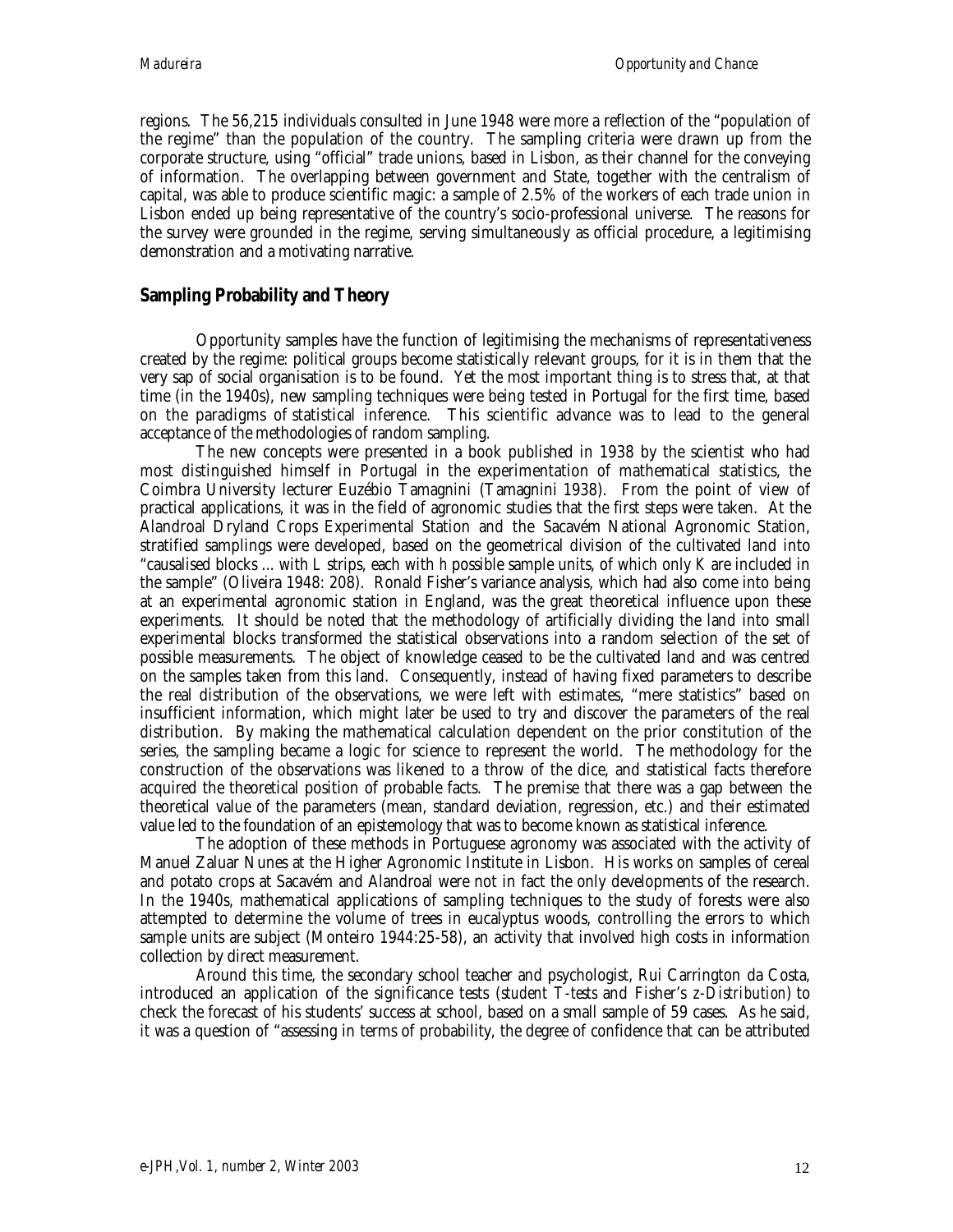to the calculations made... establishing the limits of the discrepancy between the constants or parameters of the sample and those corresponding to the population or sector" (Costa, 1941).<sup>12</sup>

The contrast between the agronomic experimentation and the estimative theory of school psychology, and the methodology of household budgets, is enormous. The demographic and sociological concerns of the First Republic resulted in surveys intended to confirm the political and administrative structure of the New State, whose reliability was based on the law of large numbers. Still missing, however, was an assessment of the degree of confidence in the results (Bowley, Neyman) and the probability of obtaining estimates in the samples that were different from the true mean of the population (Fisher).

Seen from a comparative historical perspective, the adoption of sampling methods, modelled by mathematicians, enjoyed a remarkable level of development in the American administration during the period of the New Deal. In several sectors of the Federal Government, namely in the Trade Department and the Labour Department, but also at the National Cancer Institute, a generation of young mathematicians replaced the routine statistics of the federal government with Fisher and Neyman's methodologies, proving that small random samples were more accurate and rigorous than the exhaustive surveys that had been undertaken until then (Salzburg 2001:172-180).

#### **Scientific Culture and Political Culture: an Impossible Compromise**

The New State's administrative opportunity statistics preferred to demonstrate in an overwhelming fashion the regime's power of persuasion, gathering together tens of thousands of responses and encouraging the collaboration of the corporate trade unions. In fact, the idea that individuals can be drawn at random from a population and that they can be used to form an experimentally valid group transcends the scientific question to become a postulate that is politically incompatible with the basic principles of organisation of the New State.

Salazar's regime ideologically justified authoritarianism and restrictions on freedom of expression with the argument that political representation in Portuguese society gave a voice to the natural groups and spontaneous forms of social structuring: the family, socio-professional organisations, local communities. This corporate base made it possible to go beyond the dilemma of the liberal model of the expression of individual interests, as opposed to the socialist model of the representation of class interests. Now, as the corporations were political realities and economic entities, they also took on the role of administrative units for the purposes of information collection (institutionally inserted in the data collection circuits of the National Statistical Institute from 1944 onwards). The regime established a representativeness prior to the statistical choices made about groups and political and administrative classification. In this way, however convincing the scientific arguments might be, there could not be any great sensitivity to the idea of random sampling, for this meant denying the representative logic of existing institutions and the constitutional philosophy of representation, not to mention the risk of obtaining results without any political control and opening the doors to the sociological questioning of the variance in household incomes. Establishing limits for the processes used for extracting information from structures that were bound to the regime was the way of controlling the outburst of randomness.

#### **References**

Andrade, Anselmo de (1925). *Política, Economia e Finanças*, Coimbra: Coimbra Editora. Boletim Comercial e Financeiro (1921) 85 (7). Boletim da Previdência Social (1919). *Acta nº 8*, (8): 374-6.

 $\overline{a}$  $12$  The significance tests had previously been introduced by Eusébio Tamagnini in the above-mentioned work published in 1938.